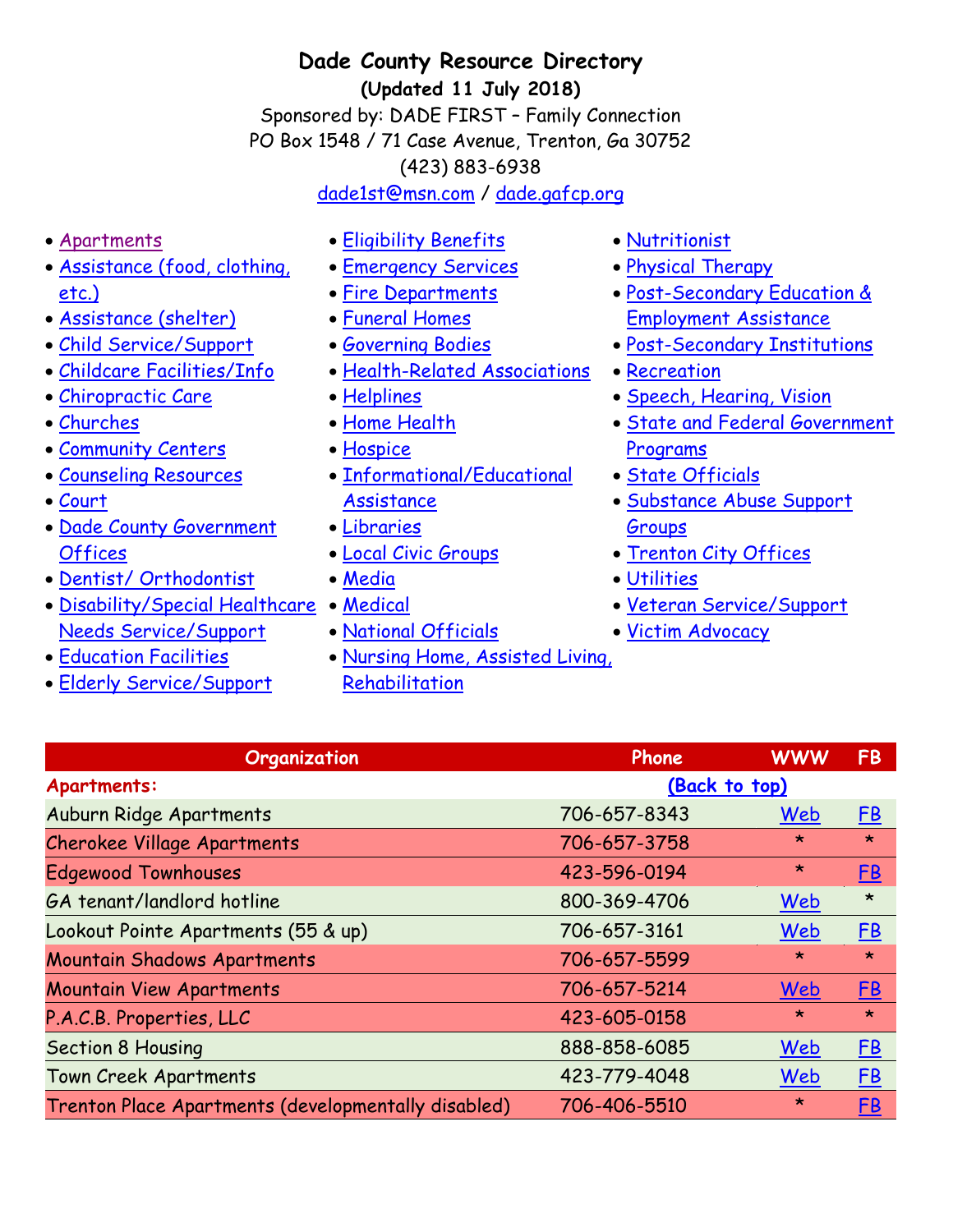<span id="page-1-0"></span>

| Organization                                                                                          | Phone         | <b>WWW</b> | <b>FB</b> |
|-------------------------------------------------------------------------------------------------------|---------------|------------|-----------|
| Assistance (food, clothing, etc.):                                                                    | (Back to top) |            |           |
| Catholic Charities Atlanta                                                                            | 404-920-7745  | Web        | <u>FB</u> |
| Chattanooga Community Kitchen                                                                         | 423-756-4222  | Web        | <u>FB</u> |
| Chattanooga Goodwill Industries                                                                       | 423-629-2501  | Web        | <u>FB</u> |
| Dade Animal Resource Team (spay/neuter assistance)                                                    | 706-398-9460  | Web        | <u>FB</u> |
| Dade County Clothing Bank (Free clothing to those in need.<br>Open Thursdays)                         | 706-398-2729  | <u>Web</u> | <u>FB</u> |
| Flat Rock Community Center (food bank, thrift store)                                                  | 256-632-2195  | Web        | <u>FB</u> |
| Georgia Lion's Lighthouse Foundation (assistance w/<br>hearing aids, cataract surgery, etc.)          | 404-325-3630  | Web        | <u>FB</u> |
| Harvest House Ministry (food)                                                                         | 706-866-1119  | Web        | <u>FB</u> |
| Local Lion's Club (Free prescription glasses for needy. Ask<br>for Jane Moreland.)                    | 706-657-7563  | Web        | <u>FB</u> |
| <b>Meals on Wheels</b>                                                                                | 706-657-7434  | Web        | <u>FB</u> |
| Metropolitan Ministries (rent/utilities)                                                              | 423-624-9654  | Web        | <u>FB</u> |
| North Georgia Community Action (Provides assistance with<br>power bills/rent for low-income families) | 706-657-4664  | Web        | <u>FB</u> |
| Providence Ministries (food)                                                                          | 706-275-0268  | Web        | <u>FB</u> |
| Salvation Army of Chattanooga                                                                         | 423-756-1023  | Web        | <u>FB</u> |
| Sand Mountain UM (clothes closet)                                                                     | 706-657-6837  | Web        | <u>FB</u> |
| Tri-State Food Pantry (Provides food boxes. Open 1st and<br>3rd Friday monthly)                       | 706-462-2218  | Web        | <b>FB</b> |

<span id="page-1-1"></span>

| Assistance (shelter):                                                                                                                                                                        |              | (Back to top) |           |
|----------------------------------------------------------------------------------------------------------------------------------------------------------------------------------------------|--------------|---------------|-----------|
| Chattanooga Community Kitchen                                                                                                                                                                | 423-756-4222 | Web           | E         |
| Chattanooga Rescue Mission                                                                                                                                                                   | 423-756-3126 | Web           | E         |
| Chattanooga Room in the Inn (women & children) (require a<br>referral from a case manager or social worker)                                                                                  | 423-624-6144 | Web           | FB        |
| Family Crisis Center (Allows parent/children in domestic<br>abuse to come live up to 3 months while working to get them a<br>stable job and place to rent so they can support their family.) | 706-375-7630 | Web           | <b>FB</b> |
| Family Promise of Greater Chattanooga                                                                                                                                                        | 423-756-3891 | Web           | <u>FB</u> |
| Hope Rebirth Shelter                                                                                                                                                                         | 706-857-4804 | $\star$       | E         |
| <b>Providence Ministries</b>                                                                                                                                                                 | 706-275-0268 | Web           | E         |
| Regeneration Outreach Ministry (women)                                                                                                                                                       | 423-362-0991 | Web           | E         |
| Union Gospel Mission (men)                                                                                                                                                                   | 423-752-4998 | Web           | E         |

<span id="page-1-2"></span>

| <b>Child Service/Support:</b>   | (Back to top) |     |      |
|---------------------------------|---------------|-----|------|
| Become a foster/adoptive parent | 877-210-KIDS  | Web | - FB |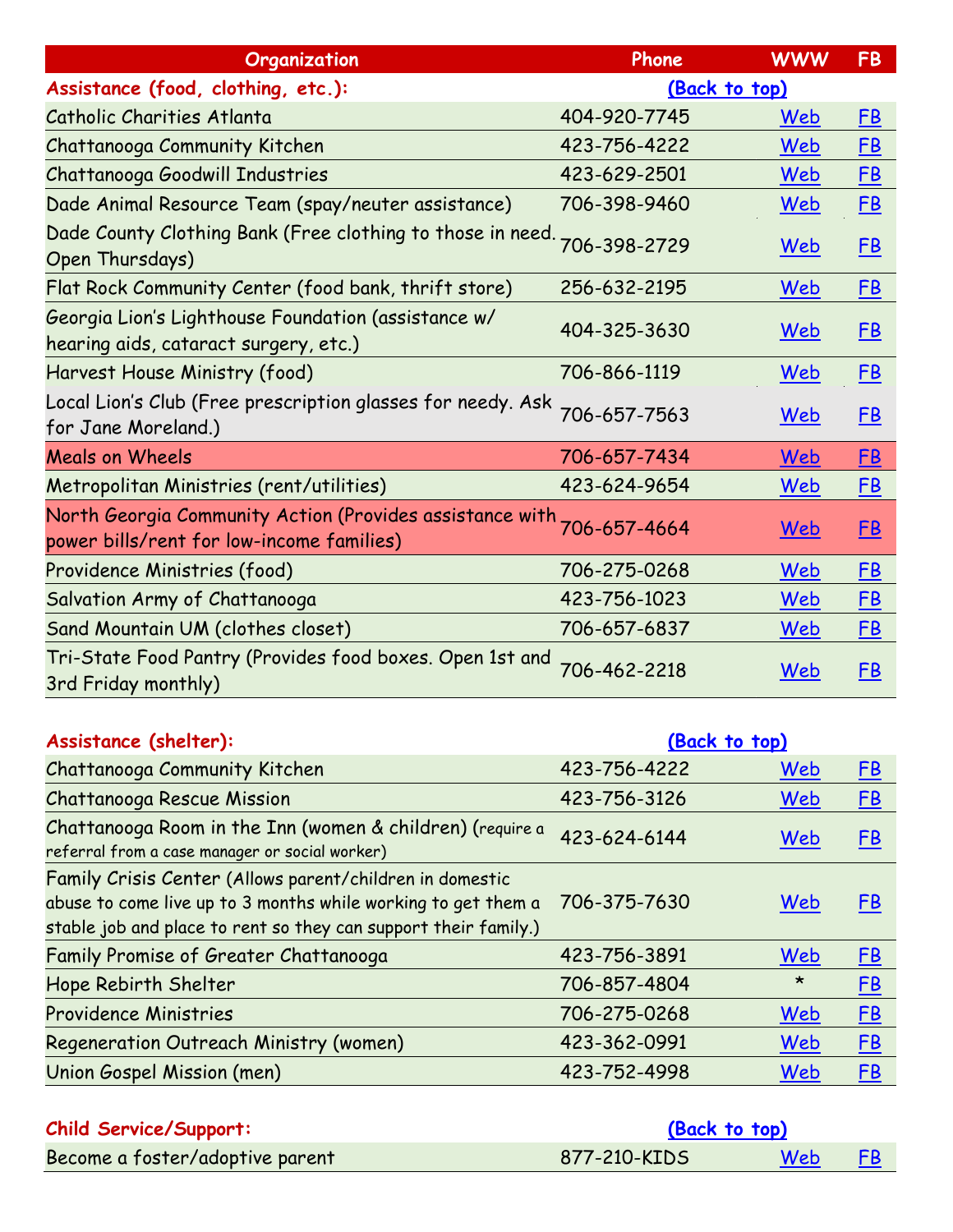| Organization                                                                                                                                            | Phone          | <b>WWW</b> | <b>FB</b> |
|---------------------------------------------------------------------------------------------------------------------------------------------------------|----------------|------------|-----------|
| <b>Bethel Bible Village</b>                                                                                                                             | 423-842-5757   | ∗          | E         |
| Big Brothers Big Sisters of Greater Chattanooga                                                                                                         | 423-698-8016   | Web        | <u>FB</u> |
| Boy Scouts of America                                                                                                                                   | 423-892-8323   | Web        | <b>FB</b> |
| Child Abuse (To report)                                                                                                                                 | 855-GACHILD    | Web        | <b>FB</b> |
| <b>Child Support Services</b>                                                                                                                           | 706-375-0701   | Web        | <u>FB</u> |
| Children's Advocacy Center (Interview/examine children of<br>abuse for law enforcement/DFCS. Free support groups for<br>children of abuse once a week.) | 706-866-8811   | Web        | <u>FB</u> |
| Dade County School Mentorship Program                                                                                                                   | 706-657-6300   | Web        | <u>FB</u> |
| Dade County DFCS                                                                                                                                        | 706-657-7511   | Web        | <b>FB</b> |
| Department of Juvenile Justice                                                                                                                          | 706-657-6056   | Web        | <u>FB</u> |
| <b>First Things First</b>                                                                                                                               | 423-267-5383   | Web        | <u>FB</u> |
| Georgia DFCS                                                                                                                                            | 877-423-4746   | Web        | <b>FB</b> |
| <b>Girl Scouts USA</b>                                                                                                                                  | 423-877-2688   | Web        | <b>FB</b> |
| Girl Scouts of the Southern Appalachians                                                                                                                | 1-800-474-1912 | Web        | <u>FB</u> |
| Lookout Mountain Care Management Entity (Provide wrap-<br>around services for children and young adults)                                                | 706-806-1260   | Web        | FB        |
| Lookout Mtn. CASA                                                                                                                                       | 423-402-0843   | Web        | <u>FB</u> |
| Mountain Top Boy's Home                                                                                                                                 | 706-397-8223   | Web        | <u>FB</u> |
| <b>On Point</b>                                                                                                                                         | 423-899-9188   | Web        | <u>FB</u> |
| Project Ready for School (free books: birth - 5 yr)                                                                                                     | 423-752-0302   | Web        | <u>FB</u> |
| Savannah's Canopy (foster/adoptive help)                                                                                                                | 706-657-8241   | Web        | $\star$   |
| SpiritHorse Therapeutic Riding                                                                                                                          | 423-421-3205   | Web        | <u>FB</u> |

<span id="page-2-0"></span>

| <b>Childcare Facilities and Info:</b>       | (Back to top) |         |           |
|---------------------------------------------|---------------|---------|-----------|
| <b>Cecelia Watkins</b>                      | 706-820-2010  | Web     | $\star$   |
| <b>Childcare Licensing</b>                  | 404-657-5562  | Web     | E         |
| Childcare Resource and Referral Line        | 877-255-4254  | Web     | <u>FB</u> |
| Dade Head Start/Early Head Start            | 706-657-7558  | Web     | <u>FB</u> |
| Daytime Mommie Childcare Center             | 706-657-2223  | Web     | E         |
| Quality Care for Children                   | 404-479-4200  | Web     | <u>FB</u> |
| Rocelia Patterson (Noah's Landing for Kids) | 423-503-6119  | $\star$ | <u>FB</u> |
| <b>Sweet Peas Learning Center</b>           | 423-476-0077  | Web     | FB        |

<span id="page-2-1"></span>

| <b>Chiropractic Care:</b>       | (Back to top) |         |           |
|---------------------------------|---------------|---------|-----------|
| Complete Chiropractic Care      | 706-657-4777  | Web     | <u>FB</u> |
| Dade County Chiropractic Center | 706-657-7597  | $\star$ | FB        |
| Liedberg Chiropractic           | 706-657-7581  | $\star$ | <u>FB</u> |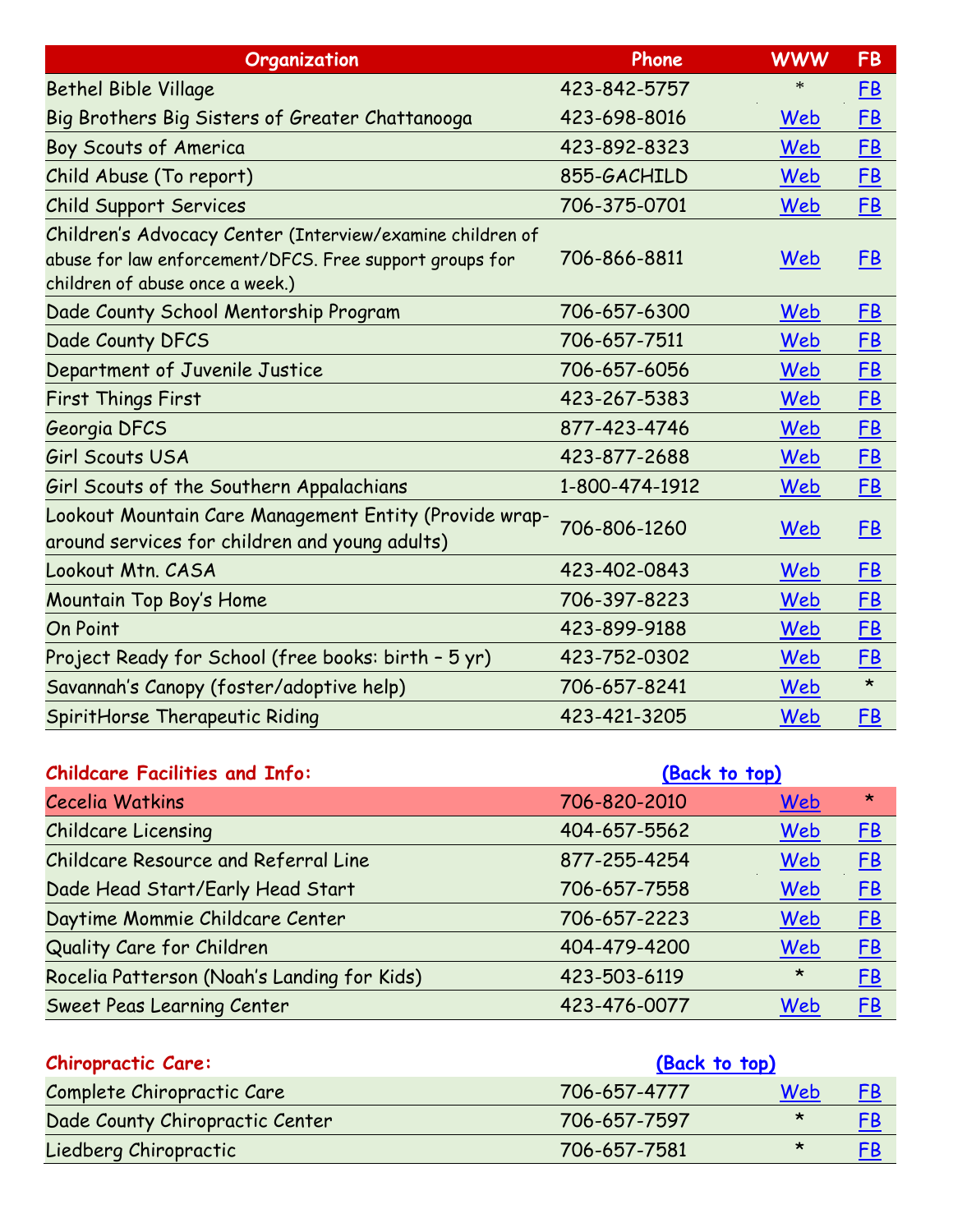<span id="page-3-0"></span>

| Organization                                 | Phone         | <b>WWW</b> | <b>FB</b> |
|----------------------------------------------|---------------|------------|-----------|
| <b>Churches:</b>                             | (Back to top) |            |           |
| Church: Baptist                              |               |            |           |
| <b>Ascalon Baptist</b>                       | 706-398-0596  | Web        | <u>FB</u> |
| <b>Berean Baptist</b>                        | 423-664-3729  | Web        | <u>FB</u> |
| <b>Calvary Baptist (Trenton)</b>             | 706-657-6475  | Web        | <u>FB</u> |
| <b>Canaanland Baptist</b>                    | 256-899-2161  | $\star$    | <u>FB</u> |
| Circle of Faith Christian Fellowship Baptist | 423-322-6712  | $\star$    | $\star$   |
| Cloverdale Baptist                           | 256-597-2721  | $\star$    | FB        |
| <b>Edgewood Baptist</b>                      | 706-820-0335  | Web        | <u>FB</u> |
| First Baptist Church of Trenton              | 706-657-4639  | Web        | E         |
| <b>Friendship Baptist</b>                    | 706-657-6719  | $\star$    | <u>FB</u> |
| Hope Church                                  | 423-227-9604  | Web        | FB        |
| Liberty Baptist                              | 423-645-7740  | Web        | <u>FB</u> |
| Lookout Mountain Missionary Baptist          | 706-398-0582  | $\star$    | <u>FB</u> |
|                                              |               |            |           |
| Mt. Calvary Missionary Baptist               | 706-820-1391  | $\star$    | $\star$   |
| <b>New England Baptist</b>                   | 706-657-8003  | Web        | <u>FB</u> |
| New Home Baptist                             | 706-657-5190  | $\star$    | <u>FB</u> |
| New Lookout Baptist                          | 706-375-8405  | $\star$    | <u>FB</u> |
| New Salem Baptist                            | 423-280-9133  | Web        | <u>FB</u> |
| <b>Open Door Missionary Baptist</b>          | 256-548-2863  | $\star$    | <b>FB</b> |
| <b>Piney Grove Baptist</b>                   | 706-657-6362  | Web        | <u>FB</u> |
| Pleasant Grove Baptist                       | 706-657-2856  | Web        | <b>FB</b> |
| <b>Rising Fawn Baptist</b>                   | 706-462-2126  | Web        | <u>FB</u> |
| White Oak Baptist                            | 706-657-6775  | $\star$    | $\star$   |
| Woodlawn Baptist                             | 706-657-4210  | Web        | E         |
|                                              |               |            |           |
| Church: Catholic                             | (Back to top) |            |           |
| Our Lady of the Mount Catholic               | 706-820-0680  | Web        | E         |
| Saint Katharine Drexel Catholic              | 706-657-6108  | Web        | <u>FB</u> |
|                                              |               |            |           |
| Church: Church of Christ                     | (Back to top) |            |           |
| Hooker Church of Christ                      | 423-774-7819  | $\star$    | E         |
| Magby Gap Church of Christ                   | 706-657-6451  | $\star$    | <u>FB</u> |
| Rising Fawn Church of Christ                 | 706-462-2180  | $\star$    | $\star$   |
| Trenton Church of Christ                     | 423-785-7885  | Web        | <u>FB</u> |
|                                              |               |            |           |

**Church: Church of God [\(Back to top\)](#page-0-1)**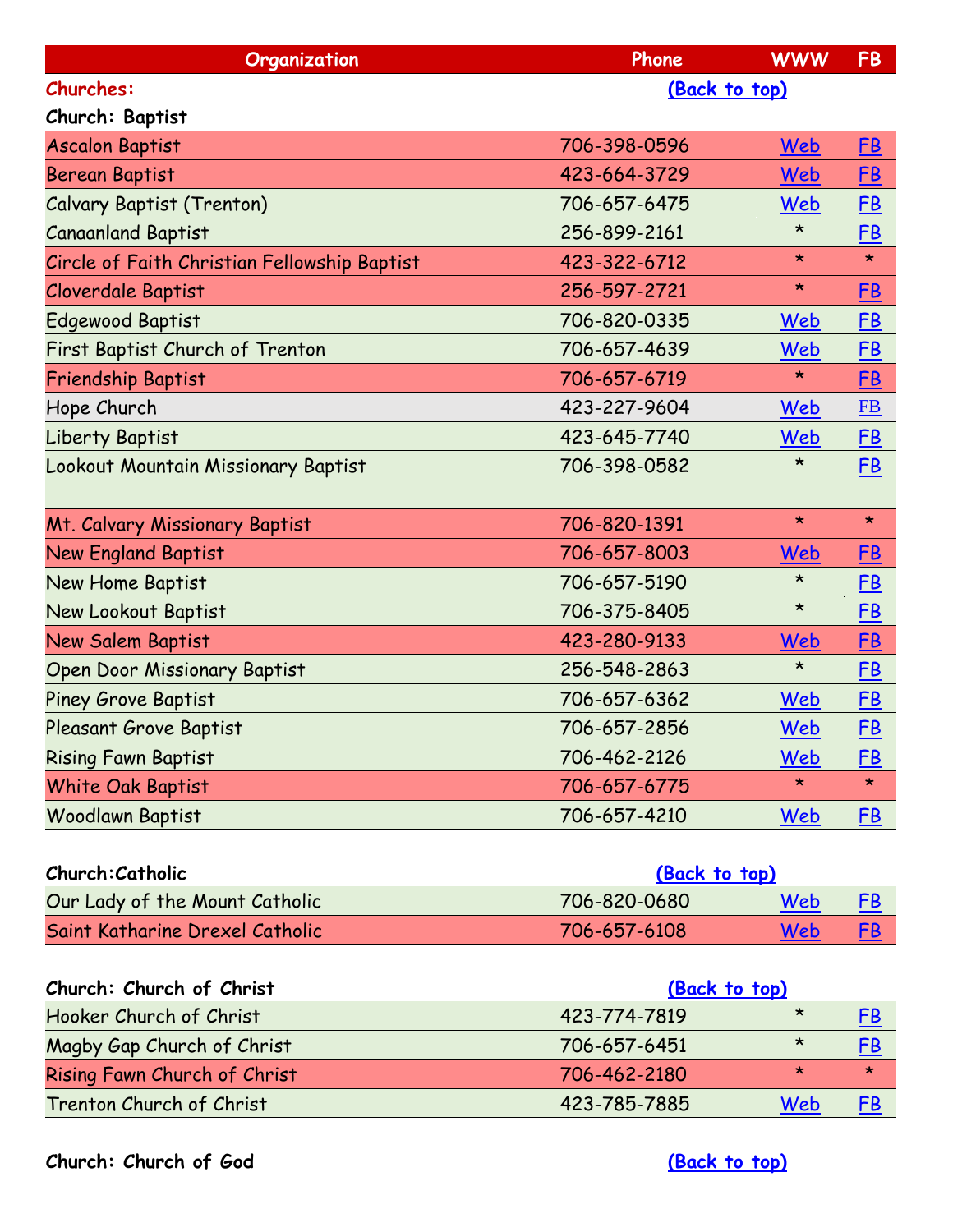| Organization                     | Phone        | <b>WWW</b> | <b>FB</b> |
|----------------------------------|--------------|------------|-----------|
| Byrd's Chapel Church of God      | 423-838-5170 | $\star$    | <u>FB</u> |
| General Church of God            | 706-657-4590 | $\star$    | $\star$   |
| Living Waters Church of God      | 706-398-0536 | $\star$    | <u>FB</u> |
| Lookout Mountain Assembly of God | 706-398-0525 | Web        | E         |
| New Life Church of God           | 423-305-3973 | $\star$    | E         |
| New Vision Church of God         | 423-322-4127 | $\star$    | E         |
| North Georgia Worship Center     | 706-820-9241 | Web        | E         |
| Porter Road Church of God        | 423-645-9746 | $\star$    | $\star$   |
| Rising Fawn Church of God        | 256-810-9387 | Web        | <u>FB</u> |
| <b>Trenton Ministry Center</b>   | 706-657-6920 | Web        | E         |
| United Church of God             | 706-657-5508 | $\star$    | <u>FB</u> |

| Church: Holiness               | (Back to top) |         |           |
|--------------------------------|---------------|---------|-----------|
| <b>Griffin Holiness</b>        | 423-240-2224  | $\star$ | <u>FB</u> |
| Moore Road Holiness            | 423-618-0635  | $\star$ | $\star$   |
| <b>Scenic Land Holiness</b>    | 423-240-0494  | $\star$ | $\star$   |
| <b>Slygo Valley Holiness</b>   | 423-413-6318  | $\star$ | $\star$   |
| <b>Trenton Free Holiness</b>   | 706-657-2072  | Web     | $\star$   |
| <b>Trinity Holiness</b>        | 706-820-1773  | $\star$ | $\star$   |
| <b>West Brow Free Holiness</b> | 931-636-9394  | $\star$ | $\star$   |

| Church: Jehovah Witness           | (Back to top) |  |  |
|-----------------------------------|---------------|--|--|
| Kingdom Hall of Jehovah's Witness | 706-657-5687  |  |  |

| Church: Methodist                     | (Back to top) |         |           |
|---------------------------------------|---------------|---------|-----------|
| Morganville United Methodist          | 706-657-6170  | $\star$ | $\star$   |
| New Salem United Methodist            | 706-398-1799  | Web     | E         |
| <b>Rising Fawn United Methodist</b>   | 423-413-3698  | Web     | E         |
| <b>Sand Mountain United Methodist</b> | 706-657-6837  | $\star$ | <u>FB</u> |
| Slygo Valley United Methodist         | 706-657-6170  | Web     | EB        |
| <b>Trenton United Methodist</b>       | 706-657-6170  | Web     | E         |
| <b>Wildwood United Methodist</b>      | 865-806-1985  | $\star$ | FB        |

| <b>Church: Non-Denominational</b><br>(Back to top) |              |         |           |
|----------------------------------------------------|--------------|---------|-----------|
| <b>Bible Missionary</b>                            | 423-488-7708 | ∗       | $\star$   |
| <b>Heaven-Bound Church</b>                         | 423-290-9602 | $\star$ | $\star$   |
| Life Church - Dade                                 | 423-800-9663 | Web     | <u>FB</u> |
| New Beginnings Bible Church                        | 706-398-1330 | $\star$ | FB        |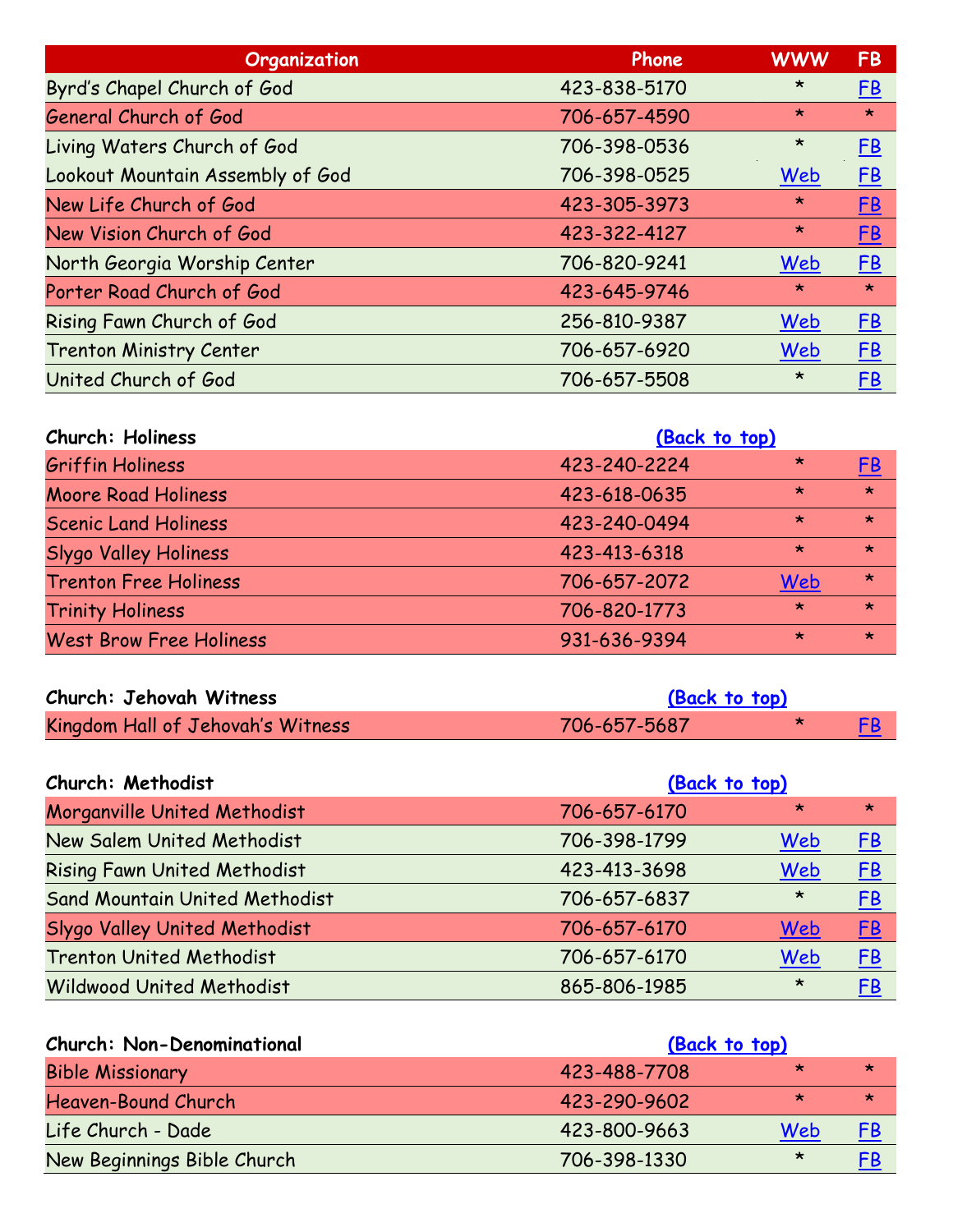| <b>Organization</b> | <b>Phone</b> | <b>WWW</b> | <b>FB</b> |
|---------------------|--------------|------------|-----------|
|                     |              |            |           |

| Church: Presbyterian         | (Back to top) |     |           |
|------------------------------|---------------|-----|-----------|
| <b>Grace Community</b>       | 423-313-5441  | Web | FB        |
| Grace Presbyterian           | 706-820-9770  | Web | <u>FB</u> |
| <b>Rock Creek Fellowship</b> | 706-398-7141  | Web | FΒ        |

| Church: Seventh Day Adventist | (Back to top) |     |           |
|-------------------------------|---------------|-----|-----------|
| Lookout Mountain Adventist    | 706-398-7030  | Web | ∗         |
| New England Seventh Day       | 423-227-3404  | Web | <u>FB</u> |
| <b>Wildwood Seventh Day</b>   | 706-820-1493  | Web | <u>FB</u> |

<span id="page-5-0"></span>

| <b>Community Centers:</b>         | (Back to top) |         |           |
|-----------------------------------|---------------|---------|-----------|
| New Home Community Center         | 706-657-8067  | ∗       | FB        |
| New Salem Community Center        | 423-413-3478  | $\star$ | <u>FB</u> |
| North Dade Community Center       | 706-657-3195  | $\star$ | $\star$   |
| South Dade Community Center       | 706-462-2391  | $\star$ | <u>FB</u> |
| <b>West Brow Community Center</b> | 423-903-0533  | $\star$ | FB        |

<span id="page-5-1"></span>

| <b>Counseling Resources:</b>                                                                                                                       | (Back to top) |            |           |
|----------------------------------------------------------------------------------------------------------------------------------------------------|---------------|------------|-----------|
| Henegar Counseling Center                                                                                                                          | 423-756-2894  | Web        | E         |
| Celebrate Recovery (Classes for both adults and children on<br>Thursdays. 12-step recovery program for anyone with hurts,<br>habits, and hangups.) | 706-657-6920  | Web        | <u>FB</u> |
| <b>Christian Counseling Services</b>                                                                                                               | 706-866-0704  | $\star$    | $\star$   |
| Compassionate Friends of Chattanooga                                                                                                               | 423-942-9206  | Web        | <u>FB</u> |
| Elbow Tree Christian Counseling                                                                                                                    | 423-517-7070  | Web        | E         |
| Georgia HOPE (child services)                                                                                                                      | 800-906-9766  | Web        | <u>FB</u> |
| Georgia HOPE (Provides in-home and out-of-home adult<br>counseling services)                                                                       | 706-279-0405  | <u>Web</u> | E         |
| Lookout Mountain Community Services (Outpatient Clinic<br>for counseling services in Dade                                                          | 706-956-5526  | Web        | E         |
| Lookout Mountain FIRST (In-home treatment services for<br>families)                                                                                | 706-806-1203  | Web        | E         |
| Partnership for Families, Children, and Adults                                                                                                     | 423-755-2822  | Web        | E         |
| Summit Counseling Center                                                                                                                           | 423-855-0402  | Web        | E         |
| Sexual Assault Center (Free service to victims & sexual<br>assault survivors)                                                                      | 706-861-0929  | Web        | <u>FB</u> |
| The Center for Hope                                                                                                                                | 706-866-0917  | Web        | <u>FB</u> |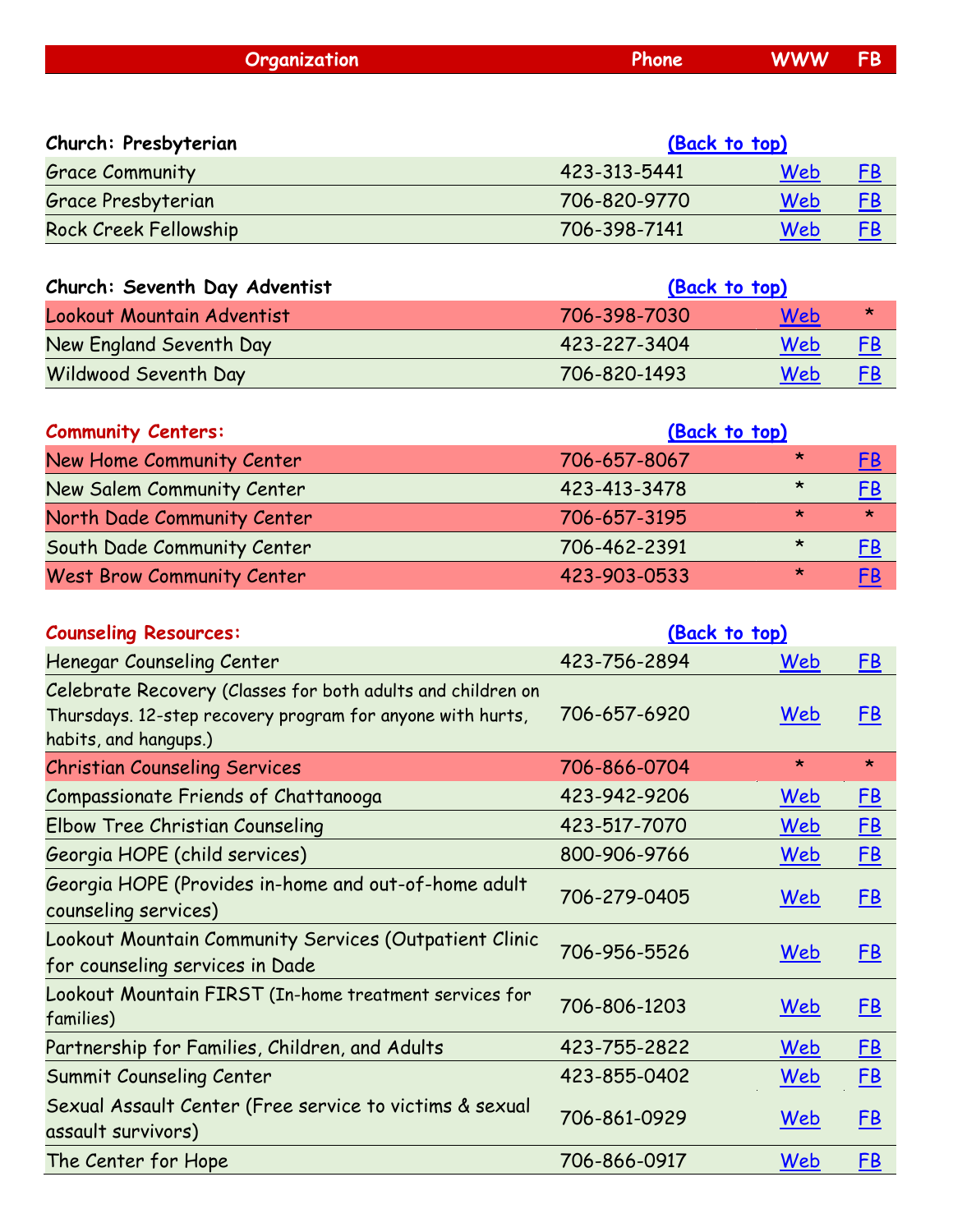<span id="page-6-0"></span>

| Organization             | Phone         | <b>WWW</b> | <b>FB</b> |
|--------------------------|---------------|------------|-----------|
| Court System:            | (Back to top) |            |           |
| <b>District Attorney</b> | 706-657-7530  | <u>Web</u> | $\star$   |
| Jury Line                | 706-657-5879  | Web        | $\star$   |
| Juvenile Court           | 706-657-6056  | Web        | E         |
| Magistrate Judge         | 706-657-4113  | <u>Web</u> | $\star$   |
| Probate Judge            | 706-657-4414  | Web        | $\star$   |
| Superior Court           | 706-657-4778  | Web        | $\star$   |

<span id="page-6-1"></span>

| Dade County Government Offices:           | (Back to top) |         |           |
|-------------------------------------------|---------------|---------|-----------|
| Agricultural Cooperative/Extension Office | 706-657-4116  | Web     | $\star$   |
| <b>Birth/Death Certificates</b>           | 706-657-4414  | Web     | $\star$   |
| <b>Board of Equalization</b>              | 706-657-1513  | Web     | $\star$   |
| Coroner                                   | 706-657-4625  | Web     | $\star$   |
| Dade County Commission                    | 706-657-4625  | Web     | $\star$   |
| Georgia Forestry Commission               | 706-657-4211  | Web     | <u>FB</u> |
| <b>Industrial Development Authority</b>   | 423-667-3889  | Web     | <b>FB</b> |
| Jail                                      | 706-657-2277  | Web     | $F$ $B$   |
| <b>Probation Department</b>               | 706-657-7539  | $\star$ | $\star$   |
| <b>Property Assessor</b>                  | 706-657-6341  | Web     | $\star$   |
| Public Defender                           | 706-657-2602  | Web     | $\star$   |
| <b>Public Transportation</b>              | 706-657-8277  | Web     | $\star$   |
| Public Works/Road Maintenance             | 706-657-6529  | Web     | $\star$   |
| Sheriff's Office                          | 706-657-3233  | Web     | <u>FB</u> |
| Soil Conservationist                      | 706-657-4174  | Web     | $\star$   |
| Tax Commissioner/ Tag Office              | 706-657-7563  | Web     | $\star$   |
| <b>Voter Registration</b>                 | 706-657-8170  | Web     | <u>FB</u> |
| Waste Transfer Station & Recycling Center | 706-657-2776  | Web     | $\star$   |
| Water and Sewer Authority                 | 706-657-4341  | Web     | $\star$   |

<span id="page-6-2"></span>

| Dentist/ Orthodontist:                | (Back to top) |     |           |
|---------------------------------------|---------------|-----|-----------|
| McCamish, Cooper, & Dyer Orthodontics | 423-622-4173  | Web | <u>FB</u> |
| Primary Healthcare Center (dentist)   | 706-956-2665  | Web | <u>FB</u> |
| <b>Trenton Dental Center</b>          | 706-657-7561  | ×   | *         |

<span id="page-6-3"></span>

| Disability/Special Healthcare Needs Service/Support: | (Back to top) |     |           |
|------------------------------------------------------|---------------|-----|-----------|
| <b>Babies Can't Wait</b>                             | 800-229-2038  | Web | <b>FB</b> |
| <b>Lifeline</b>                                      | 423-622-4007  | Web | <u>FB</u> |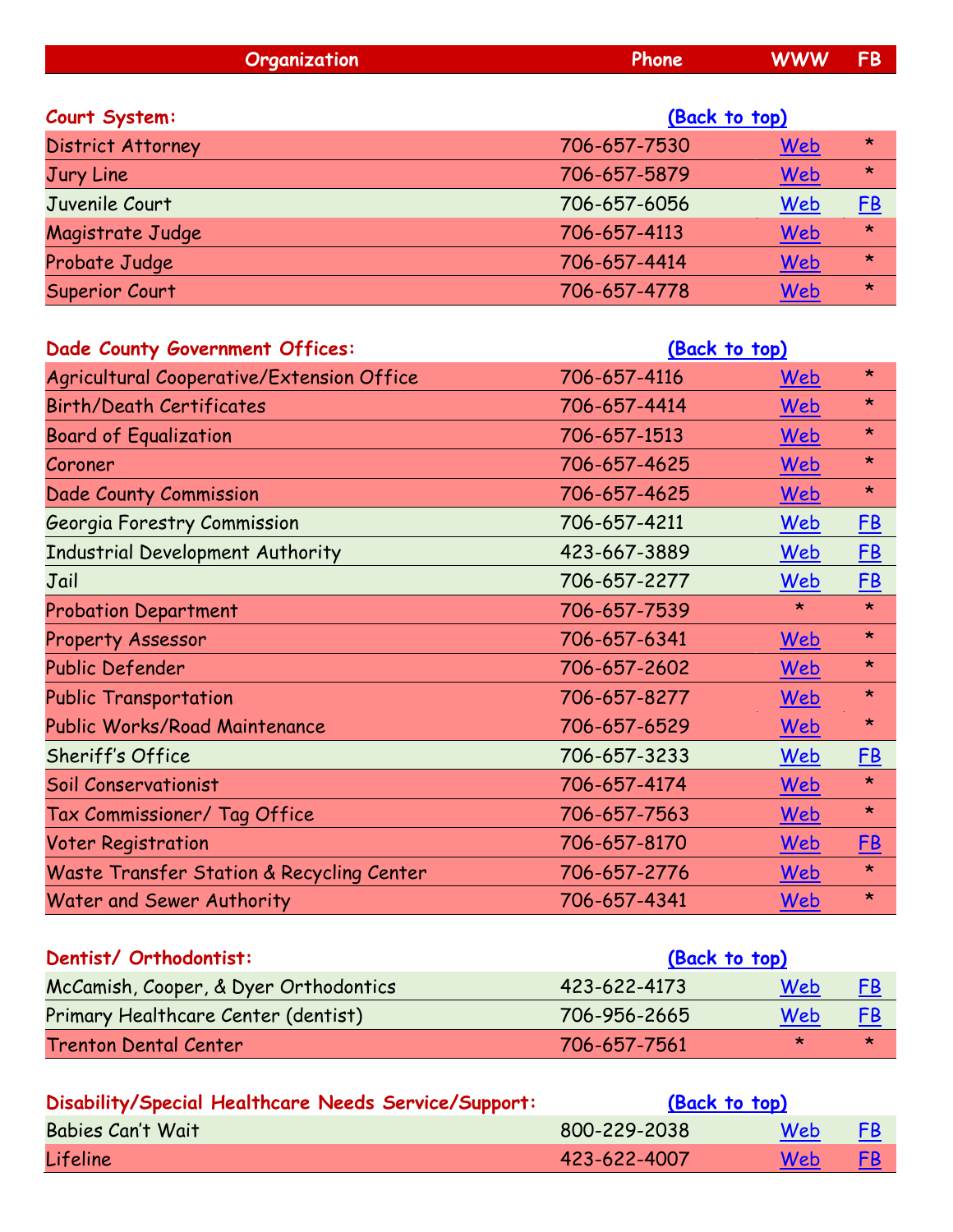| Organization                                 | Phone            | <b>WWW</b> | <b>FB</b> |
|----------------------------------------------|------------------|------------|-----------|
| <b>LMCS Kaleidoscope</b>                     | 706-375-2142 ×18 | Web        | E         |
| NWGA Center for Independent Living           | 866-888-7845     | Web        | E         |
| Orange Grove                                 | 423-629-1451     | Web        | E         |
| Parent to Parent of Georgia                  | 800-229-2038     | Web        | E         |
| <b>Signal Centers</b>                        | 423-698-8528     | Web        | E         |
| Siskin Children's Institute                  | 423-648-1700     | Web        | E         |
| SpiritHorse Therapeutic Riding               | 423-421-3205     | Web        | E         |
| Trenton Place Apartments (develop. disabled) | $\star$          | $\star$    | <b>FB</b> |
| Volunteers of America Georgia - Trenton      | 706-406-5510     | Web        | $\star$   |

<span id="page-7-0"></span>

| <b>Education Facilities:</b>                | (Back to top) |     |           |
|---------------------------------------------|---------------|-----|-----------|
| 21st Century Learning Center                | 423-280-4470  | Web | $\star$   |
| <b>Bethel Christian Academy</b>             | 423-842-5757  | Web | E         |
| Dade County Adult Education/GED             | 706-657-2205  | Web | E         |
| Dade County Board of Education              | 706-657-4361  | Web | $\star$   |
| Dade County Elementary School and Pre-K     | 706-657-6165  | Web | E         |
| Dade County Head Start/Early Head Start     | 706-657-7558  | Web | <u>FB</u> |
| Dade County High School                     | 706-657-7517  | Web | E         |
| Dade County Middle School                   | 706-657-6491  | Web | E         |
| Dade Home School Information                | 706-657-2728  | Web | $\star$   |
| Davis Elementary School and Pre-K           | 706-657-6300  | Web | E         |
| Floral Crest School (Seventh-Day Adventist) | 256-597-2582  | Web | E         |
| Mountain View Christian Academy             | 256-597-3467  | Web | <u>FB</u> |

<span id="page-7-2"></span><span id="page-7-1"></span>

| <b>Elderly Service/Support:</b>        | (Back to top)   |            |           |
|----------------------------------------|-----------------|------------|-----------|
| <b>Adult Protective Services</b>       | 888-774-0152    | Web        | E         |
| <b>Alzheimer's Association</b>         | 706-275-0819    | Web        | E         |
| Dade County Senior Center              | 706-657-4118    | Web        | $\star$   |
| Georgia Cares (Medicare help)          | 866-552-4464 x4 | Web        | E         |
| Georgia's Aging and Disability Network | 866-552-4464    | Web        | E         |
| Lookout Pointe Apartments (55 & up)    | 706-657-3161    | Web        | E         |
| <b>Meals on Wheels</b>                 | 706-657-7434    | Web        | E         |
| Mercy Care for Seniors                 | 706-638-5525    | Web        | E         |
| NWGA Area Agency on Aging              | 800-759-2963    | <u>Web</u> | $\star$   |
| NWGA Center for Independent Living     | 866-888-7845    | Web        | <u>FB</u> |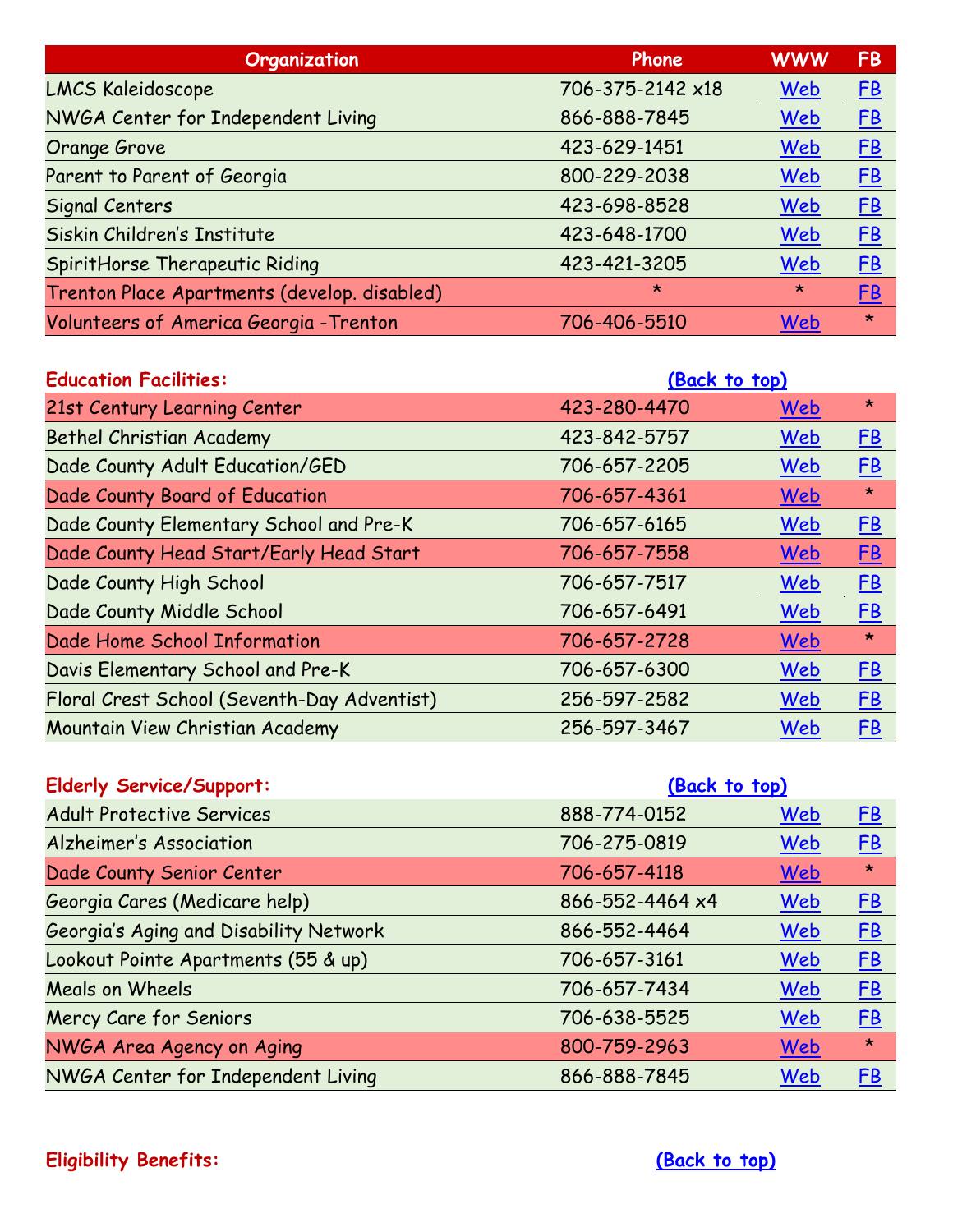| Organization                                                            | Phone              | <b>WWW</b> | <b>FB</b> |
|-------------------------------------------------------------------------|--------------------|------------|-----------|
| ACA Marketplace Insurance Navigator                                     | 706-956-2665 x8287 | Web        | E         |
| Eligibility Services: (food stamps, TANF, Medicaid, WIC,<br>Child Care) | 877-423-4746       | Web        | $\star$   |
| Fraud/Abuse of Food Stamps, etc.                                        | 877-423-4746       | Web        | E         |
| Georgia Cares (Medicare part D Info)                                    | 866-552-4464 x4    | Web        | E         |
| Georgia EBT (food stamps)                                               | 888-421-3281       | Web        | E         |
| Georgia Medicaid                                                        | 866-211-0950       | Web        | $\star$   |
| PeachCare for Kids                                                      | 877-427-3224       | <u>Web</u> | $\star$   |
| Right from the Start Medicaid                                           | 800-809-7276       | Web        | $\star$   |
| <b>WIC Nutrition Program</b>                                            | 706-657-4213       | Web        | FB        |

<span id="page-8-0"></span>

| <b>Emergency Services:</b>  | (Back to top) |         |           |
|-----------------------------|---------------|---------|-----------|
| <b>All Emergencies</b>      | 911           | Web     | $\star$   |
| *Non-emergency calls        | 706-657-4111  | Web     | $\star$   |
| Dade County Sheriff         | 706-657-3233  | Web     | <u>FB</u> |
| <b>Emergency Management</b> |               | Web     | E         |
| Georgia State Patrol        | 706-638-5501  | Web     | <u>FB</u> |
| <b>Trenton City Police</b>  | 706-657-4167  | $\star$ | E         |
| Poison Control              | 800-282-5846  | Web     | <u>FB</u> |

<span id="page-8-1"></span>

| <b>Fire Departments:</b>         | (Back to top) |         |           |
|----------------------------------|---------------|---------|-----------|
| Davis Fire Department            | 706-657-4141  | $\star$ | <u>FB</u> |
| New Home Fire Department         | 706-657-7729  | $\star$ | E         |
| New Salem Fire Department        | 706-657-4469  | $\star$ | <u>FB</u> |
| North Dade Fire Department       | 706-820-2786  | Web     | <u>FB</u> |
| South Dade Fire Department       | 706-462-2100  | $\star$ | <u>FB</u> |
| <b>Trenton Fire Department</b>   | 706-647-4167  | $\star$ | <u>FB</u> |
| <b>West Brow Fire and Rescue</b> | 706-398-3183  | $\star$ | <u>FB</u> |

<span id="page-8-2"></span>

| <b>Funeral Homes:</b> | (Back to top) |            |    |
|-----------------------|---------------|------------|----|
| Moore Funeral Home    | 706-657-4382  | Web        | FR |
| Ryan Funeral Home     | 706-657-7525  | <b>Web</b> | FB |

<span id="page-8-3"></span>

| <b>Governing Bodies:</b>       | (Back to top) |            |    |
|--------------------------------|---------------|------------|----|
| Dade County Commission         | 706-657-4625  | Web        | ∗  |
| <b>Trenton City Commission</b> | 706-657-4167  | <b>Web</b> | FB |

## <span id="page-8-4"></span>**Health-Related Associations: [\(Back to top\)](#page-0-1)**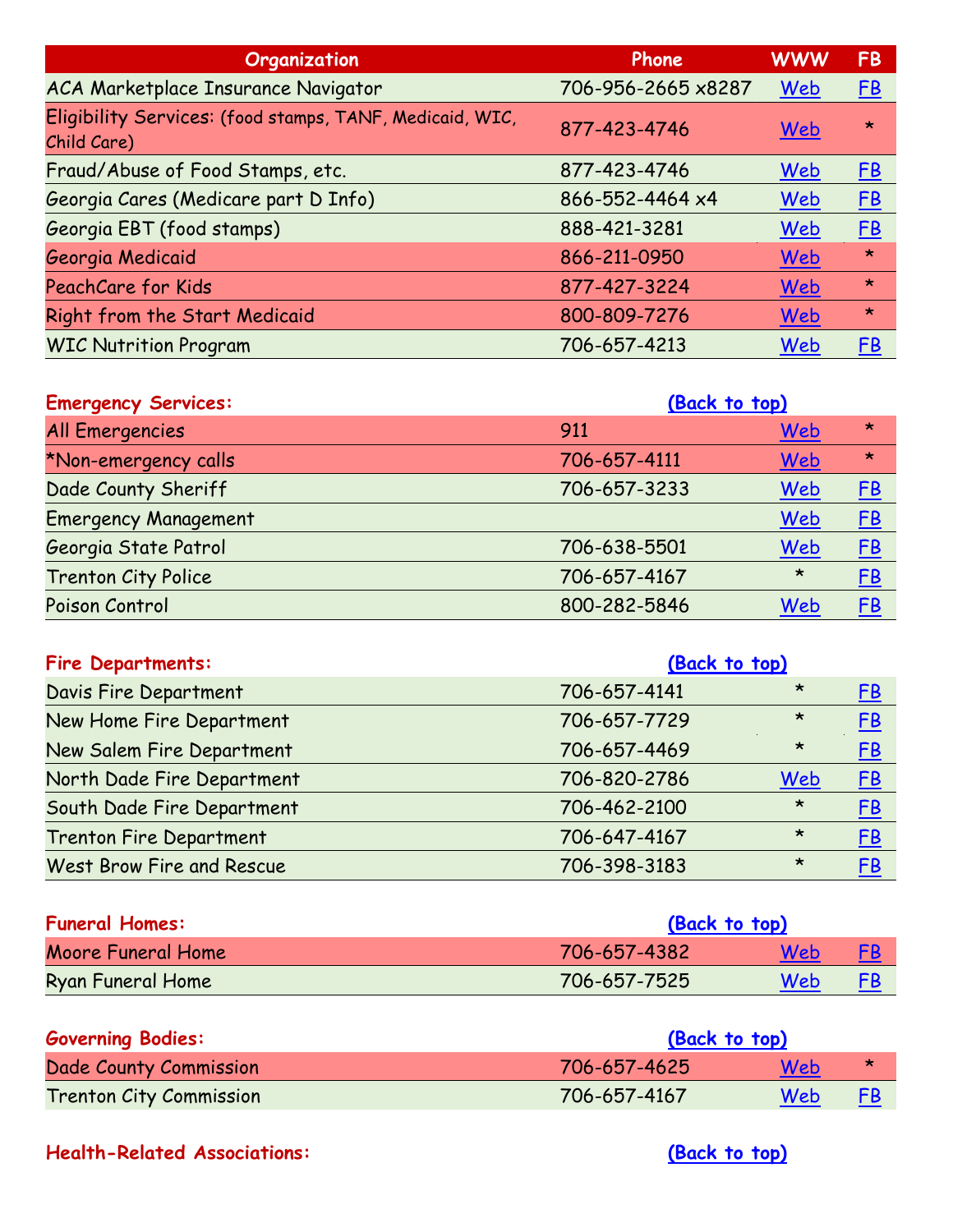| Organization                                                                                                                             | Phone        | <b>WWW</b> | <b>FB</b> |
|------------------------------------------------------------------------------------------------------------------------------------------|--------------|------------|-----------|
| <b>Alzheimer's Association</b>                                                                                                           | 706-275-0819 | Web        | E         |
| American Cancer Society - Georgia                                                                                                        | 706-278-1960 | Web        | E         |
| American Council of the Blind                                                                                                            | 800-424-8666 | Web        | E         |
| American Diabetes Association - Georgia                                                                                                  | 865-524-7868 | Web        | <u>FB</u> |
| American Heart Association - Georgia                                                                                                     | 423-763-4400 | Web        | E         |
| <b>American Kidney Fund</b>                                                                                                              | 800-638-8299 | Web        | E         |
| American Lung Association in Georgia                                                                                                     | 423-629-1098 | Web        | E         |
| American Red Cross of NW Georgia (also accepting volunteers: 844-536-6226<br>http://www.redcross.org/volunteer/become-a-volunteer#step1) |              | Web        | E         |
| Arthritis Foundation Georgia                                                                                                             | 800-933-7023 | Web        | $F$ B     |
| <b>CancerCare</b>                                                                                                                        | 800-813-4673 | Web        | <u>FB</u> |
| Georgia Cancer State Aid Program                                                                                                         | 404-463-5111 | Web        | E         |
| National Alliance on Mental Illness (NAMI)                                                                                               | 770-234-0855 | Web        | <u>FB</u> |
| <b>Patient Advocate Foundation</b>                                                                                                       | 888-879-4210 | Web        | <u>FB</u> |

<span id="page-9-0"></span>

| Helplines:                                                        | (Back to top)        |            |           |
|-------------------------------------------------------------------|----------------------|------------|-----------|
| <b>Addiction Helpline</b>                                         | 800-559-9503         | Web        | <u>FB</u> |
| Crisis Text Line                                                  | Text 'home to 741741 | Web        | E         |
| Georgia AIDS and STI Info Line                                    | 800-551-2728         | Web        | <u>FB</u> |
| Georgia Child Abuse & Neglect Hotline                             | 855-422-4453         | Web        | <u>FB</u> |
| Georgia Crisis & Access Line - Mental Health                      | 800-715-4225         | Web        | <u>FB</u> |
| Georgia Crisis & Access Line - Substance Abuse                    | 800-715-4225         | Web        | <b>FB</b> |
| Georgia Domestic Violence 24-Hour Statewide Hotline               | 800-334-2836         | Web        | <b>FB</b> |
| Georgia Quit Smoking Helpline                                     | 877-270-7867         | Web        | <u>FB</u> |
| Helpline Georgia - Gambling                                       | 800-338-6745         | Web        | $\star$   |
| Helpline Georgia - Sexual Assault                                 | 800-338-6745         | Web        | <u>FB</u> |
| Helpline Georgia - Substance Abuse                                | 800-338-6745         | Web        | <u>FB</u> |
| <b>Homework Hotline</b>                                           | 678-553-3029         | Web        | E         |
| Mothers Against Drunk Driving: Victim/Survivor 24 Hr.<br>Helpline | 877-MADD-HELP        | <u>Web</u> | <u>FB</u> |
| National Sexual Assault Hotline                                   | 800-656-4673         | Web        | E         |
| <b>National Suicide Prevention Lifeline</b>                       | 800-273-8255         | Web        | <u>FB</u> |
| National Youth Crisis Hotline                                     | 800-442-4673         | Web        | <u>FB</u> |
| NW Georgia Sexual Assault Hotline                                 | 800-274-2211         | Web        | E         |
| <b>Parent Helpline</b>                                            | 800-244-5373         | Web        | <u>FB</u> |
| <b>Poison Prevention Hotline</b>                                  | 800-222-1222         | Web        | <u>FB</u> |
| Postpartum Support International                                  | 800-944-4773         | Web        | E         |
| Veterans Crisis Line                                              | 800-273-8255         | <u>Web</u> | <u>FB</u> |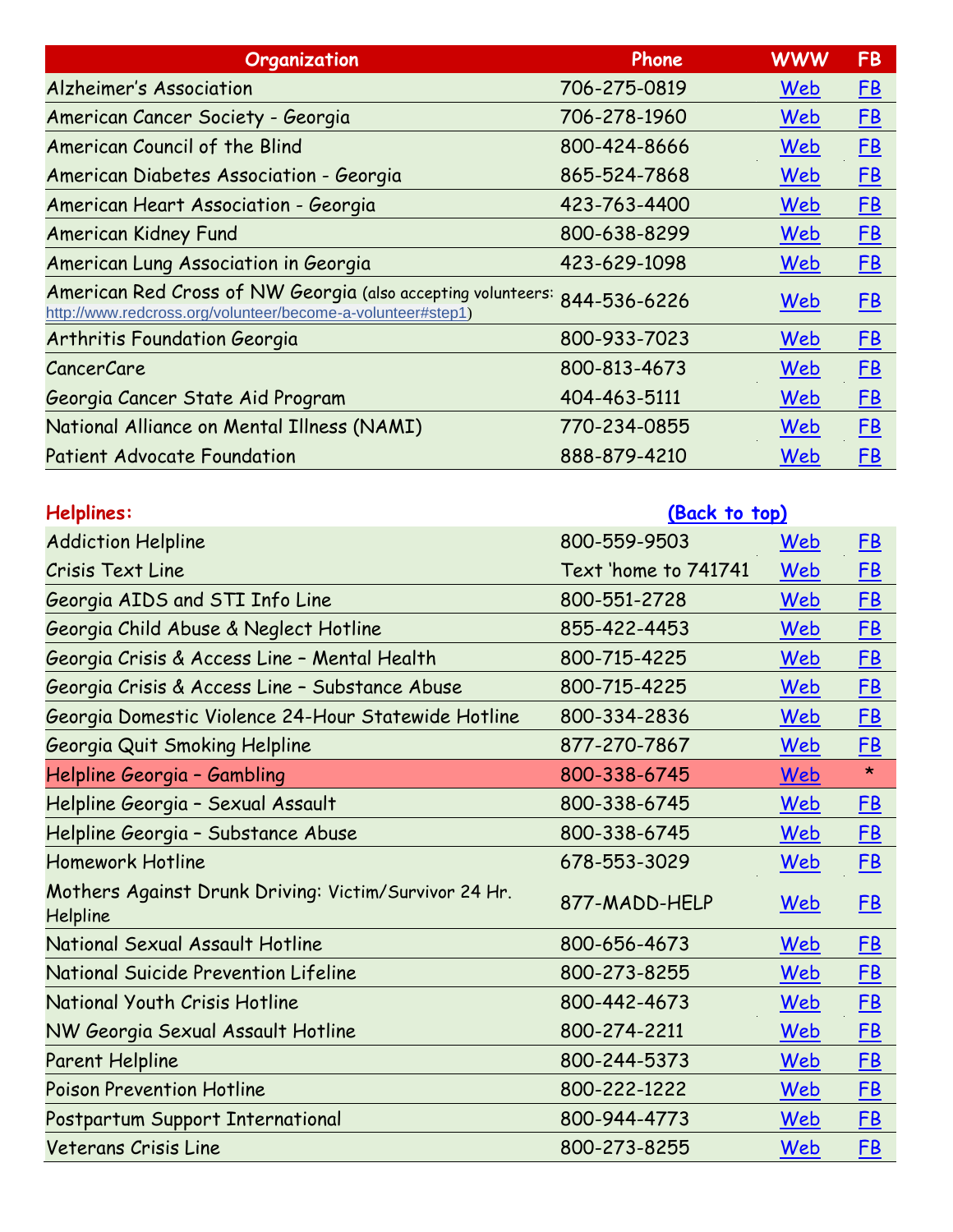<span id="page-10-2"></span><span id="page-10-1"></span><span id="page-10-0"></span>

| Organization                                                                                                                  | Phone               | <b>WWW</b> | <b>FB</b> |
|-------------------------------------------------------------------------------------------------------------------------------|---------------------|------------|-----------|
|                                                                                                                               |                     |            |           |
| <b>Home Health:</b>                                                                                                           | (Back to top)       |            |           |
| <b>Home Care Solutions</b>                                                                                                    | 706-866-8881        | Web        | $\star$   |
| North Georgia Home Health and Amedisys                                                                                        | 706-657-6924        | Web        | FB        |
|                                                                                                                               |                     |            |           |
| Hospice:                                                                                                                      | (Back to top)       |            |           |
| Heartlite Hospice Care                                                                                                        | 706-272-1035        | Web        | <b>FB</b> |
| Hospice of Chattanooga                                                                                                        | 423-892-4289        | Web        | FB        |
| Hearth Hospice (formerly Hutcheson Hospice)                                                                                   | 706-866-9854        | Web        | E         |
| <b>Tapestry Hospice</b>                                                                                                       | 706-383-8812        | $\star$    | <b>FB</b> |
|                                                                                                                               |                     |            |           |
| <b>Informational/Educational Assistance:</b>                                                                                  | (Back to top)       |            |           |
| 211 through United Way                                                                                                        | 211 or 423-265-8000 | Web        | <b>FB</b> |
| <b>Better Business Bureau</b>                                                                                                 | 423-266-6144        | Web        | FB        |
| <b>Consumer Credit Counseling Services (Provides free</b>                                                                     |                     |            |           |
| services/support on budgeting, building credit, etc. with families in                                                         | 423-490-5620        | Web        | <b>FB</b> |
| need)                                                                                                                         |                     |            |           |
| DADE FIRST - Family Connection (Provides info on local<br>resources for Dade Co. families. Can refer families in need of one- | 423-883-6938        | Web        | <b>FB</b> |
| time monetary assistance or in need of an item (ie: dryer, couch, etc.))                                                      |                     |            |           |
| Educational Opportunity Center (Meets with individuals to                                                                     | 423-425-1702        | Web        | <b>FB</b> |
| provide assistance applying to college, filling out the FAFSA, etc.)                                                          |                     |            |           |
| First Things First (classes for families)                                                                                     | 423-267-5383        | Web        | FB        |
| <b>Project Ready for School</b>                                                                                               | 423-752-0302        | Web        | <b>FB</b> |
| United Way of Greater Chattanooga                                                                                             | 423-752-0300        | Web        | <b>FB</b> |
|                                                                                                                               |                     |            |           |
| Libraries:                                                                                                                    | (Back to top)       |            |           |

<span id="page-10-3"></span>

| Libraries:                              | (Back to top) |     |  |
|-----------------------------------------|---------------|-----|--|
| Dade County Public Library              | 706-657-7857  | Web |  |
| Northwest Georgia Talking Books Library | 888-263-0769  | Web |  |

<span id="page-10-4"></span>

| Local Civic Groups:             | (Back to top) |         |           |
|---------------------------------|---------------|---------|-----------|
| American Legion Post #106       | 706-657-5275  | $\star$ | <u>FB</u> |
| Dade County Chamber of Commerce | 706-657-4488  | Web     | E         |
| Dade County Democratic Party    | 423-314-7696  | $\star$ | E         |
| Dade County Festival of Life    | 706-537-2125  | $\star$ | <u>FB</u> |
| Dade County Historical Society  | 706-657-7305  | $\star$ | <b>FB</b> |
| Dade County Lion's Club         | 706-657-7563  | Web     | <u>FB</u> |
| Dade County Republican Party    | 423-400-4155  | $\star$ | E         |
| Dade County Shrine Club         | 423-903-0533  | Web     | <u>FB</u> |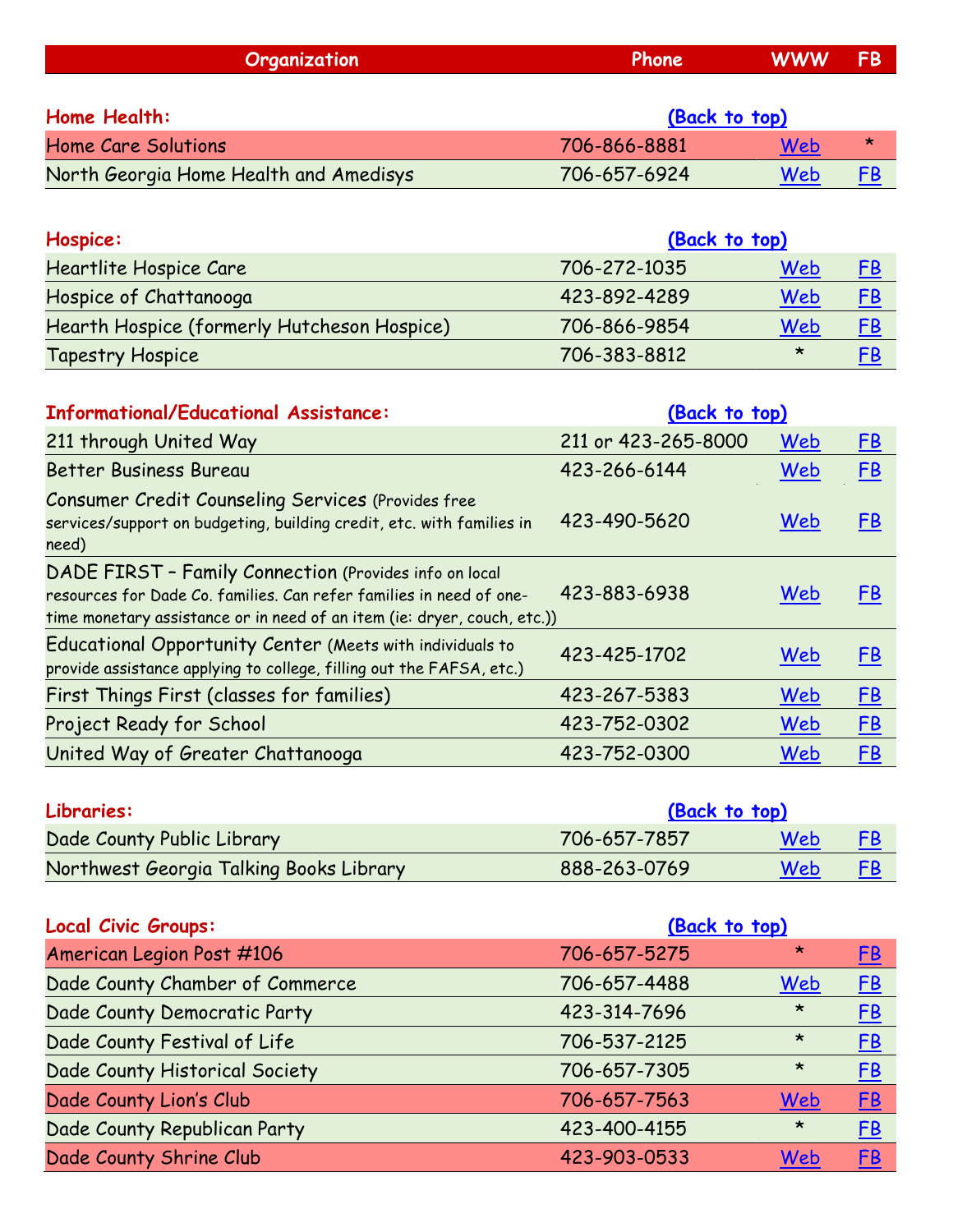| Organization                                                                                                                                                                                              | Phone                        | <b>WWW</b>   | <b>FB</b> |  |
|-----------------------------------------------------------------------------------------------------------------------------------------------------------------------------------------------------------|------------------------------|--------------|-----------|--|
| DADE FIRST - Family Connection (Provides info on local<br>resources for Dade Co. families. Can refer families in need of one-<br>time monetary assistance or in need of an item (ie: dryer, couch, etc.)) | 423-883-6938                 | Web          | <u>FB</u> |  |
| Dade Organization Acting in Disaster                                                                                                                                                                      | 423-593-7885                 | $\star$      | $\star$   |  |
| Delta Kappa Gamma                                                                                                                                                                                         | 423-413-3773                 | Web          | E         |  |
| Friends of Cloudland Canyon State Park                                                                                                                                                                    | 706-657-4050                 | Web          | E         |  |
| Friends of the Dade County Public Library                                                                                                                                                                 | 706-657-7305                 | Web          | E         |  |
| <b>State of Dade Retired Educators</b>                                                                                                                                                                    | 706-398-1051                 | $\star$      | <u>FB</u> |  |
| Tiki Elves of Dade County                                                                                                                                                                                 | 423-779-6918<br>423-503-2449 | Web          | $\star$   |  |
| Tree City USA                                                                                                                                                                                             | 423-883-6388                 | Web          | E         |  |
| <b>Trenton Arts Council</b>                                                                                                                                                                               | 706-398-2742                 | $\star$      | <u>FB</u> |  |
| Trenton/Dade Optimist Club                                                                                                                                                                                | 706-657-5124                 | $\star$      | <u>FB</u> |  |
| Trenton Masonic Lodge #179                                                                                                                                                                                | 423-316-8884                 | Web          | $\star$   |  |
| Media:                                                                                                                                                                                                    | (Back to top)                |              |           |  |
| Chattanongo Timog Engo Dugga                                                                                                                                                                              | 122.754.4000                 | $M_{\rm ch}$ | <b>CD</b> |  |

<span id="page-11-0"></span>

| Chattanooga Times Free Press         | 423-756-6900 | Web     | <u>FB</u> |
|--------------------------------------|--------------|---------|-----------|
| Dade Sentinel                        | 706-657-6182 | $\star$ | $\star$   |
| <b>KWN</b> radio/television          | 706-657-7594 | Web     | <u>FB</u> |
| Mountain Valley Independent          | 706-657-7594 | Web     | $\star$   |
| The Dade Planet                      | 423-364-4386 | Web     | <u>FB</u> |
| Trinity Broadcast Network-WELF (TBN) | 706-278-0013 | Web     | FB        |

<span id="page-11-1"></span>

| <b>Medical:</b>                           | (Back to top) |         |           |
|-------------------------------------------|---------------|---------|-----------|
| <b>Center for Family Medicine</b>         | 706-657-3360  | $\star$ | $\star$   |
| Dade County Public Health Department      | 706-657-4213  | Web     | <u>FB</u> |
| Primary Healthcare Center (sliding scale) | 706-956-2665  | Web     | <u>FB</u> |
| <b>CHI Memorial</b>                       | 706-657-4183  | Web     | <u>FB</u> |
| Volunteers in Medicine (no insurance)     | 423-855-8220  | Web     | FB        |

<span id="page-11-2"></span>

| <b>National Officials:</b>     | (Back to top) |     |           |
|--------------------------------|---------------|-----|-----------|
| U.S. Representative Tom Graves | 202-225-5211  | Web | <u>FB</u> |
| U.S. Senator David Perdue      | 202-224-3521  | Web | <u>FB</u> |
| U.S. Senator Johnny Isakson    | 202-224-3643  | Web | <u>FB</u> |

<span id="page-11-3"></span>

| Nursing Home, Assisted Living, Rehabilitation: | (Back to top) |     |           |
|------------------------------------------------|---------------|-----|-----------|
| Dade Health and Rehab                          | 706-657-4171  | Web | FB        |
| Thrive at Brow Wood                            | 706-956-5898  | Web | <u>FB</u> |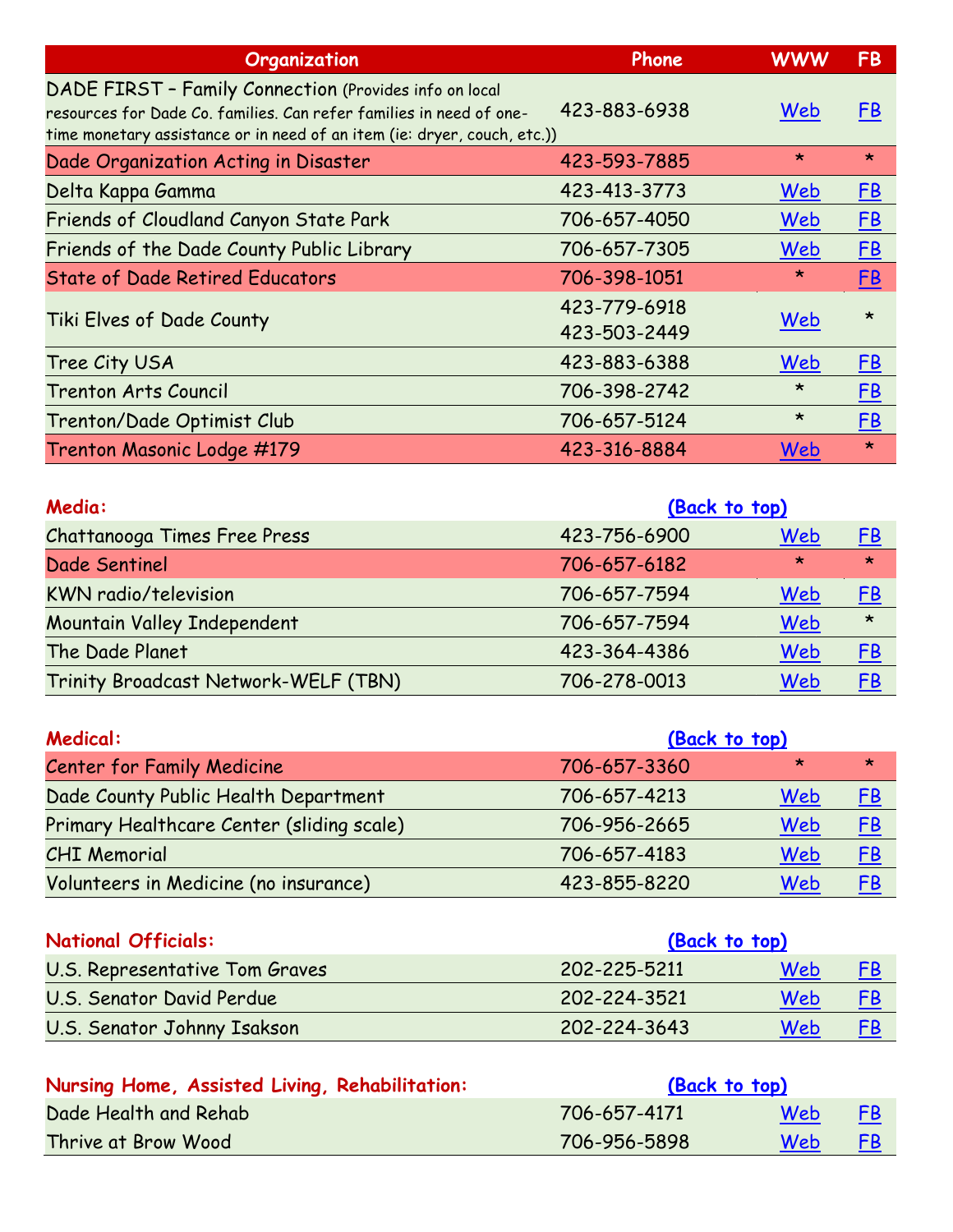<span id="page-12-0"></span>

| Organization                     | Phone         | <b>WWW</b> | FB        |  |
|----------------------------------|---------------|------------|-----------|--|
| Woodhaven Personal Care          | 706-657-5216  | Web        | <u>FB</u> |  |
| Nutritionist:                    | (Back to top) |            |           |  |
| <b>Primary Healthcare Center</b> | 706-956-2665  | Web        | <u>FB</u> |  |

<span id="page-12-1"></span>

| <b>Physical Therapy:</b>                 | (Back to top) |     |           |
|------------------------------------------|---------------|-----|-----------|
| <b>Benchmark Therapy</b>                 | 706-657-3035  | Web | <u>FB</u> |
| <b>Hutcheson Rehabilitation Services</b> | 706-657-3166  | Web | <u>FB</u> |
| <b>Trenton Physical Therapy</b>          | 706-657-2700  | Web | ∗         |

<span id="page-12-2"></span>

| Post-Secondary Education & Employment Assistance:    | (Back to top) |            |           |
|------------------------------------------------------|---------------|------------|-----------|
| <b>Educational Opportunity Center</b>                | 423-425-1702  | Web        | E         |
| Georgia Department of Labor                          | 706-638-5525  | <u>Web</u> | E         |
| Georgia Vocational Rehabilitation                    | 706-638-5536  | <u>Web</u> | <u>FB</u> |
| <b>GNTC Workforce Innovation and Opportunity Act</b> | 706-764-3818  | <u>Web</u> | <u>FB</u> |
| <b>GNTC Youth Success Academy</b>                    | 706-764-3783  | Web        | <u>FB</u> |
| The Momentum Network                                 | 423-521-0071  | Web        | E         |
| *Youth Success Acad. Work Experience Program         | 706-764-3800  | Web        | <u>FB</u> |

<span id="page-12-3"></span>

| <b>Post-Secondary Institutions:</b> | (Back to top) |     |    |
|-------------------------------------|---------------|-----|----|
| Alabama                             |               |     |    |
| Northeast Alabama Community College | 256-638-4418  | Web | FB |

| Georgia                                       | (Back to top) |     |           |
|-----------------------------------------------|---------------|-----|-----------|
| Covenant College                              | 706-820-1560  | Web | FB        |
| Dalton State College                          | 800-829-4436  | Web | <u>FB</u> |
| Georgia Northwestern Technical College (GNTC) | 706-764-3510  | Web | <u>FB</u> |
| Southeast Lineman Training College            | 706-657-3792  | Web | FB        |

| Tennessee                                  | (Back to top) |     |           |
|--------------------------------------------|---------------|-----|-----------|
| Chattanooga College                        | 423-305-7783  | Web | <u>FB</u> |
| <b>Chattanooga State Community College</b> | 423-697-4483  | Web | <u>FB</u> |
| University of Tennessee at Chattanooga     | 423-425-4111  | Web | <u>FB</u> |

<span id="page-12-4"></span>

| <b>Recreation:</b>                   | (Back to top) |         |           |
|--------------------------------------|---------------|---------|-----------|
| <b>Cloudland Canyon State Park</b>   | 706-657-4050  | Web     | <u>FB</u> |
| <b>Four Fields Recreation Center</b> | 706-657-4625  | $\star$ | $\star$   |
| <b>Jenkins Park</b>                  | 706-657-4167  | $\star$ | <u>FB</u> |
| <b>KOA Campgrounds</b>               | 706-657-6815  | Web     | <u>FB</u> |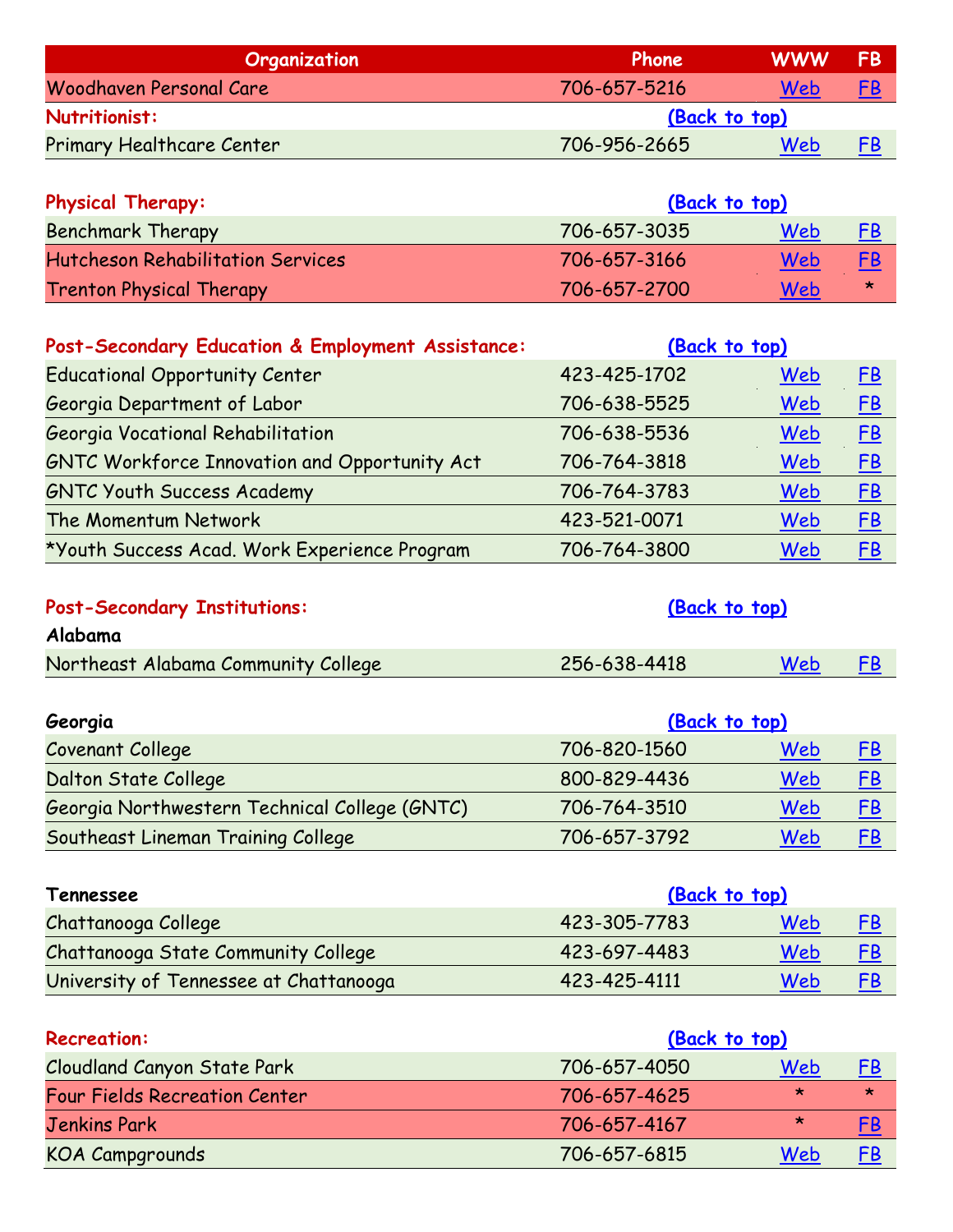| Organization                     | Phone        | <b>WWW</b> | FB        |
|----------------------------------|--------------|------------|-----------|
| <b>Trenton City Pool</b>         | 706-657-7749 | ∗          | <u>FB</u> |
| Wilderness Outdoor Movie Theater | 706-657-8411 | Web        | <u>FB</u> |
| <b>YMCA of North Georgia</b>     | 423-935-2226 | Web        | <u>FB</u> |

<span id="page-13-0"></span>

| Speech, Hearing, Vision:                                                                                  | (Back to top) |         |           |
|-----------------------------------------------------------------------------------------------------------|---------------|---------|-----------|
| Anderson Audiology (hearing)                                                                              | 706-657-7381  | $\star$ | $\star$   |
| Dr. Leon Graham & Dr. McDonald (optometrist)                                                              | 706-657-7559  | $\star$ | <u>FB</u> |
| Georgia Lion's Lighthouse Foundation (assistance w/ hearing 404-325-3630<br>aids, cataract surgery, etc.) |               | Web     | FB        |
| Holmes Audiology (hearing)                                                                                | 706-657-7381  | $\star$ | E         |
| Local Lion's Club (eye care assistance)                                                                   | 706-657-7563  | Web     | E         |
| Partnership for Families Deaf Services                                                                    | 423-697-3842  | Web     | <u>FB</u> |
| Silent Word Ministries (hearing)                                                                          | 706-657-8000  | Web     | E         |
| Speech and Hearing Center                                                                                 | 423-622-6900  | Web     | E         |

<span id="page-13-1"></span>

| <b>State and Federal Government Programs:</b> | (Back to top) |     |           |
|-----------------------------------------------|---------------|-----|-----------|
| Dade Department of Driver Services            | 706-657-2812  | Web | $\star$   |
| Georgia Department of Driver Services         | 866-754-3687  | Web | E         |
| Georgia Department of Labor                   | 706-638-5525  | Web | E         |
| Georgia Department of Revenue (income tax)    | 877-423-6711  | Web | E         |
| Georgia Department of Veterans Service        | 706-638-5544  | Web | E         |
| Georgia Division of Child Support Services    | 844-694-2347  | Web | <u>FB</u> |
| Georgia Vocational Rehabilitation             | 706-638-5536  | Web | E         |
| Government Accountability/Fraud Report Line   | 800-424-5454  | Web | E         |
| <b>Internal Revenue Service (IRS)</b>         | 423-855-6460  | Web | E         |
| National Passport Info Center                 | 877-487-2778  | Web | E         |
| Social Security Administration Office         | 800-772-1213  | Web | <u>FB</u> |
| US Citizenship & Immigration Services         | 800-375-5283  | Web | <u>FB</u> |

<span id="page-13-2"></span>

| <b>State Officials:</b>               | (Back to top) |     |           |
|---------------------------------------|---------------|-----|-----------|
| Gov. Nathan Deal                      | 404-656-1776  | Web |           |
| State Representative John Deffenbaugh | 404-656-0202  | Web | <u>FB</u> |
| <b>State Senator Jeff Mullis</b>      | 706-375-1776  | Web | FB        |

<span id="page-13-3"></span>

| <b>Substance Abuse Support Groups:</b> | (Back to top) |     |           |
|----------------------------------------|---------------|-----|-----------|
| Alcoholics Anonymous                   | 888-425-2666  | Web | <u>FB</u> |
| Back to Basics - AA group              | 423-507-3191  | Web | ∗         |
| <b>Celebrate Recovery</b>              | 706-657-6920  | Web | <u>FB</u> |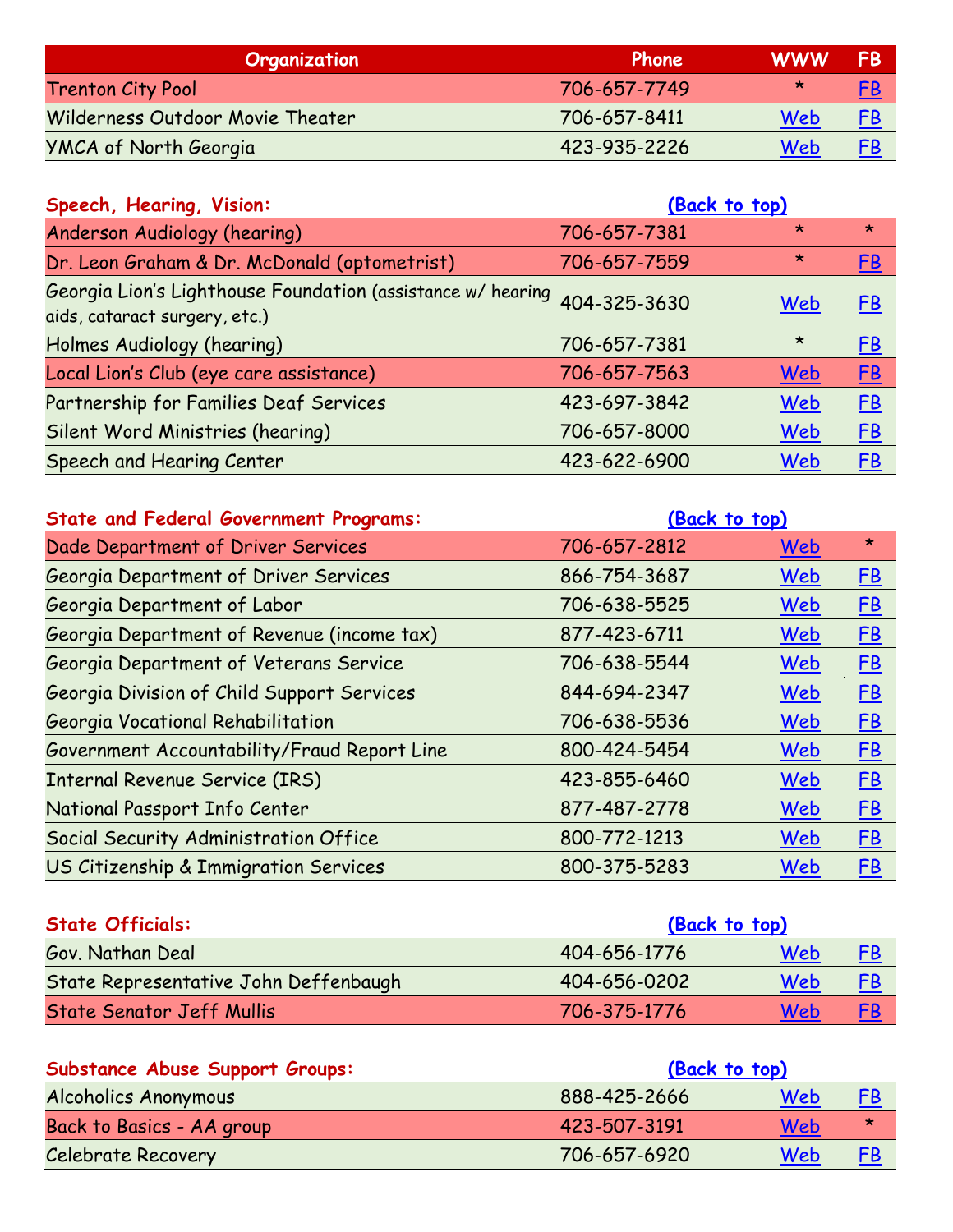| Organization                   | Phone        | <b>WWW</b> | <b>FB</b> |
|--------------------------------|--------------|------------|-----------|
| Friends in Sobriety - AA group | 423-364-7161 | ∗          | $\star$   |
| Living Sober - AA group        | 423-838-9010 | Web        | <u>FB</u> |
| Narcotics Anonymous group      | 888-463-2117 | Web        | FB        |

<span id="page-14-0"></span>

| <b>Trenton City Offices:</b> | (Back to top) |         |           |
|------------------------------|---------------|---------|-----------|
| <b>Animal Control</b>        | 706-657-4167  | $\star$ | ×         |
| <b>Trenton Civic Center</b>  | 706-657-4167  | $\star$ | FB        |
| <b>Trenton City Hall</b>     | 706-657-4167  | Web     | <u>FB</u> |

<span id="page-14-1"></span>

| Utilities:    | (Back to top) |     |    |
|---------------|---------------|-----|----|
| Electric      |               |     |    |
| Georgia Power | 888-660-5890  | Web | FB |

| <b>Garbage Pick-Up</b>         | (Back to top) |         |    |
|--------------------------------|---------------|---------|----|
| United Garbage Service Company | 706-657-7430  | $\star$ | FB |
| <b>Valley Garbage Service</b>  | 706-398-3039  | Web     | FB |

| Internet/TV                         | (Back to top) |     |           |
|-------------------------------------|---------------|-----|-----------|
| Charter Spectrum (TV/Internet)      | 888-438-2427  | Web | <u>FB</u> |
| Direct TV                           | 855-678-2775  | Web | E         |
| Dish Network TV                     | 888-411-6711  | Web | E         |
| EPB Fiber Optic (TV/Internet)       | 706-657-4367  | Web | $E$ B     |
| Kitepilot Solutions (Internet)      | 706-398-3761  | Web | EB        |
| Tennessee Valley Network (Internet) | 706-657-5555  | Web | FB        |

| LP Gas                           | (Back to top) |         |   |
|----------------------------------|---------------|---------|---|
| <b>Blossman Gas</b>              | 706-657-5949  | Web     | ∗ |
| <b>Suggs Propane Gas Company</b> | 706-657-4396  | $\star$ |   |

| Natural Gas         | (Back to top) |     |  |
|---------------------|---------------|-----|--|
| Atlanta Gas Light   | 800-427-5463  | Web |  |
| <b>SCANA Energy</b> | 877-467-2262  | Web |  |

| Telephone                        | (Back to top) |            |  |
|----------------------------------|---------------|------------|--|
| <b>Trenton Telephone Company</b> | 706-657-4367  | <b>Web</b> |  |

| Water                               | (Back to top) |     |  |
|-------------------------------------|---------------|-----|--|
| Dade County Water & Sewer Authority | 706-657-4341  | Web |  |